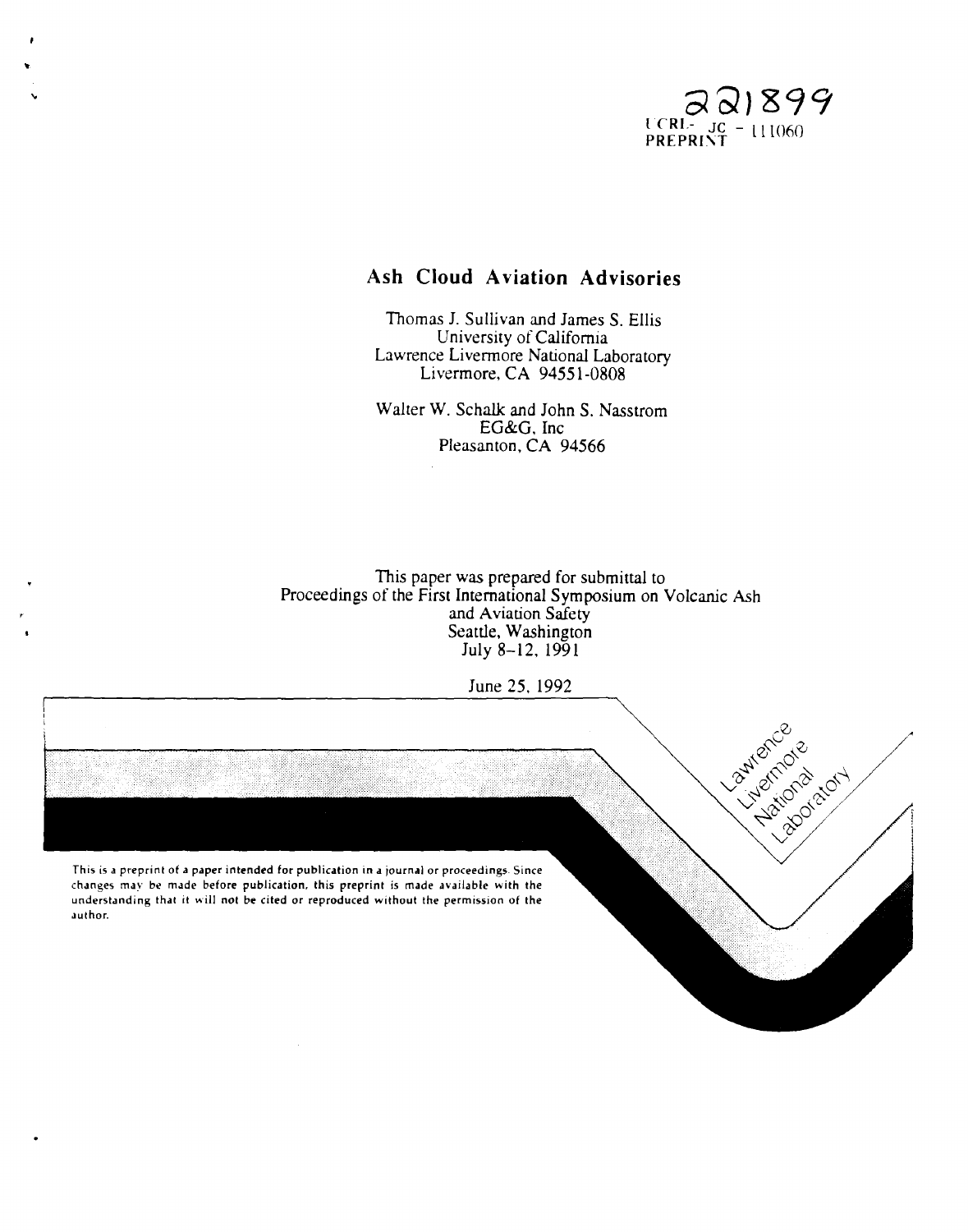#### **DISCLAIMER**

 $\ddot{\phantom{0}}$ 

This document was prepared as an account of work sponsored by an agency of the United States Government. Neither the United States Government nor the University of California nor any of their employees, makes any warranty, express or implied, or assumes any legal liability or responsibility for the accuracy, completeness, or usefulness of any information. apparatus, product, or process disclosed, or represents that its use would not infringe privately owned rights. Reference herein to any specific commercial products, process, or service by trade name, trademark, manufacturer, or otherwise, does not necessarily constitute or imply its endorsement, recommendation, or favoring by the United States Government or the University of California. The views and opinions of authors expressed herein do not necessarily state or reflect those of the United States Government or the University of California, and shall not be used for advertising or product endorsement purposes.

 $\pmb{\mathsf{v}}$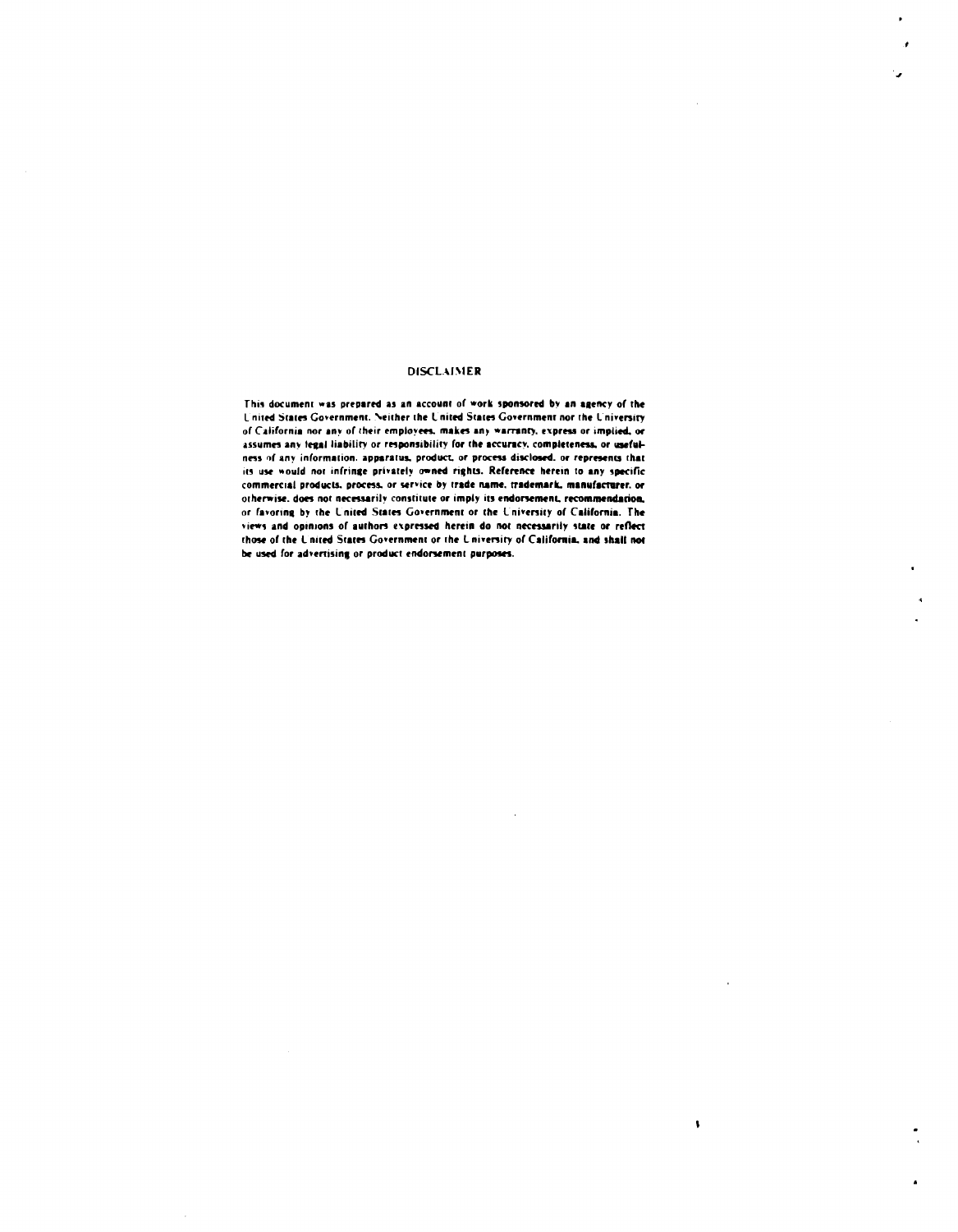# **Ash Cloud Aviation Advisories\***

Thomas J. Sullivan and James S. Ellis University of California Lawrence Livermore National Laboratory Livermore, CA 94551-0808

Walter W. Schalk and John S. Nasstrom EG&G, Inc. Pleasanton, CA 94566

#### **Abstract**

During the recent (12-22 June 1991) Mount Pinatubo volcano eruptions, the U.S. Air Force Global Weather Central (AFGWC) requested assistance of the U.S. Department of Energy's Atmospheric Release Advisory Capability (ARAC) in creating volcanic ash cloud aviation advisories for the region of the Philippine Islands. Through application of its three-dimensional material transport and diffusion models using AFGWC meteorological analysis and forecast wind fields ARAC developed extensive analysis and 12-hourly forecast ash cloud position advisories extending to 48 hours for a period of five days. The advisories consisted of "relative" ash cloud concentrations in ten layers (surface-5,OOO feet, 5,000--10,000 feet and every 10,000 feet to 90,000 feet). The ash was represented as a log-normal size distribution of  $10-200 \mu m$  diameter solid particles. Size-dependent "ashfall" was simulated over time as the eruption clouds dispersed. These products were distributed to the AFGWC (Offutt AFB, Nebraska) and Headquarters First Weather Wing (Hickam AFB, Hawaii) for further distribution to U.S. Air Force weather units throughout the Pacific region who were supporting the evacuation of U.S. personnel from the Philippines. Except for an internal experimental attempt to model one of the Mount Redoubt, Alaska, eruptions (12/89), ARAC had no prior experience in modeling volcanic eruption ash hazards.

For the cataclysmic eruption of 15-16 June, the complex three-dimensional atmospheric structure of the region produced dramatically divergent ash cloud patterns. The large eruptions  $(27-10 \text{ km})$  produced ash plume clouds with strong westward transport over the South China Sea, Southeast Asia, India and beyond. The low-level eruptions  $\left(\langle 7 \rangle \text{ km}\right)$  and quasi-steady-state venting produced a plume which generally dispersed to the north and east throughout the support period.

Modeling the sequence of eruptions presented a unique challenge. Although the initial approach proved viable, further refinement is necessary and possible. A distinct need exists to quantify eruptions consistently such that "relative" ash concentrations relate to specific aviation hazard categories.

\*Work performed under the auspices of the U.S. Department of Energy at Lawrence Livermore National Laboratory under Contract No. W-7405-ENG-48 and by EG&G under contract number DE-AC08-NV 10617.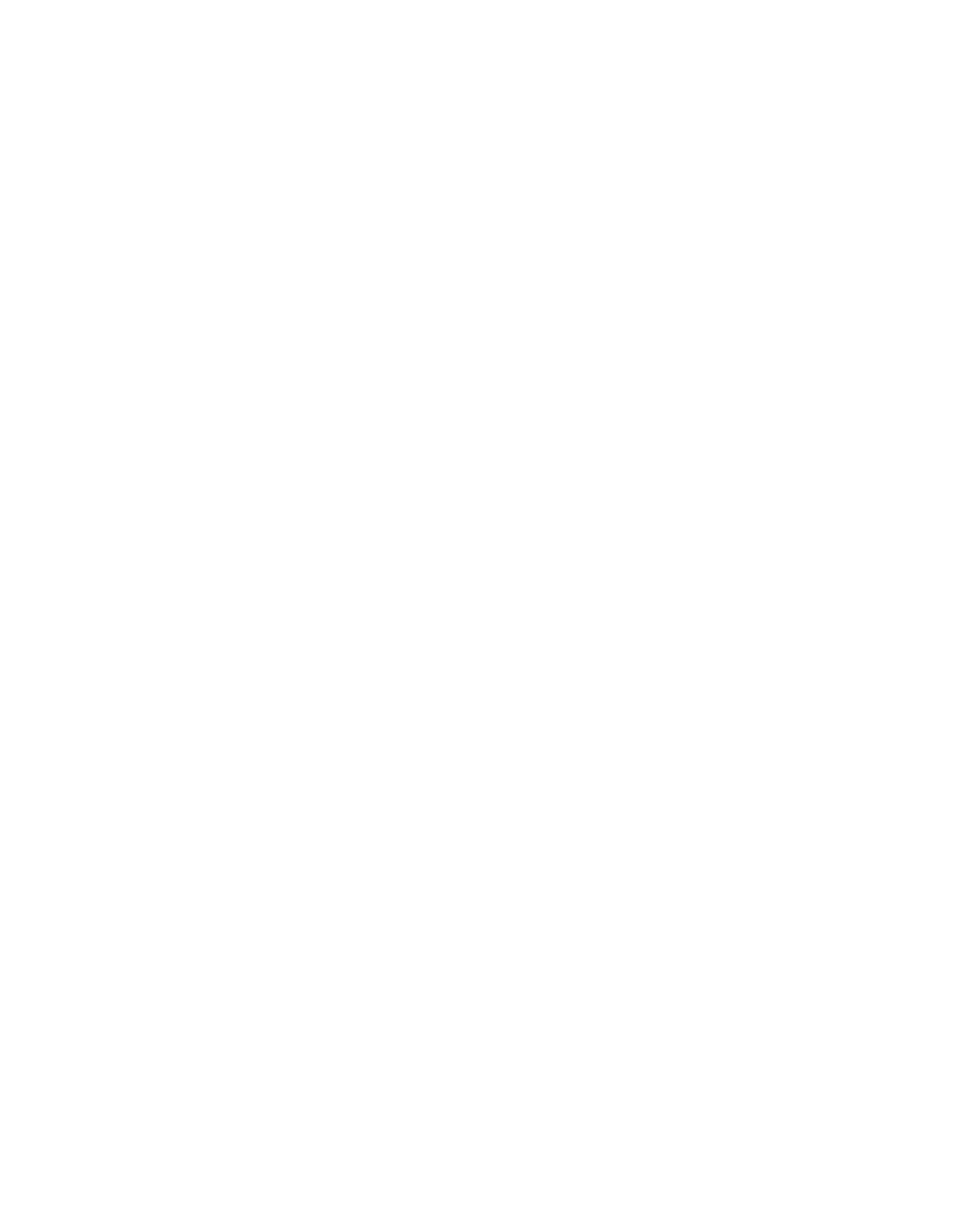## **Introduction**

The Atmospheric Release Advisory Capability (ARAC) is a real-time emergency response and preparedness service that was developed and has been operating at the Lawrence Livermore National Laboratory (LLNL) in Livennore, California, for the past 17 years. ARAC is a national resource with a suite of dispersion models to simulate the consequences of accidental releases of material into the atmosphere on local to global scales. Funded by the Departments of Energy (DOE) and Defense (DOD), the primary role of ARAC has been to provide calculations for radiological releases. Any U.S. federal agency can request the services of ARAC through DOE as delineated in the Federal Radiological Emergency Response Plan.

This paper provides a background on how ARAC has responded to other than radioactive material releases, summarizes its modeling system, and focuses on its response to the June 1991 eruption of Mount Pinatubo, Luzon. the Philippines. as requested by the United States Air Force.

### Background

Since the beginning of operation in 1974. ARAC has been involved in over 600 responses, primarily exercises with its supported agencies. In accordance with its charter, ARAC has been used for major domestic radiological events and some international events where the U.S. government had interests. In addition. as Table I indicates. ARAC has also been used for nonradiological releases within the United States. In fact. requests for assistance involving non-radiological releases have equaled those involving radioactive releases.

The current ARAC system has evolved according to the requirements and expectations of its supported agencies as well as its experience with responses.<sup>1</sup> For example. early in the history of ARAC. a 1976 North Carolina train accident revealed that real-time meteorological data automatically formatted for use in the dispersion models was essential to a rapid response. In 1978. the unique request by DOE to estimate the atmospheric consequences of the Russian nuclear-powered COSMOS-954 satellite resulting from reentry bum-up caused the ARAC team to develop a high-altitude particle fall model. As a result. ARAC was prepared for the subsequent COSMOS 1402 reentry in 1981. ARAC's largely manual response to the 1979 Three Mile Island accident and the 1980 Titan II missile accident showed the need for on-line U.S. topography and geography data bases. The 1986 Chernobyl accident propelled ARAC to implement continental-to-hemispheric scale models supported by world-wide meteorological. terrain. and mapping data.

Each response has resulted in expanded capabilities. Consequently, for example, ARAC. with some adaptation to a new AFGWC wind model data source, was ready with the necessary models and data bases to simulate the daily regional-scale smoke and soot concentrations from the Kuwaiti oil fires in the Persian Gulf region from May to October 1991.2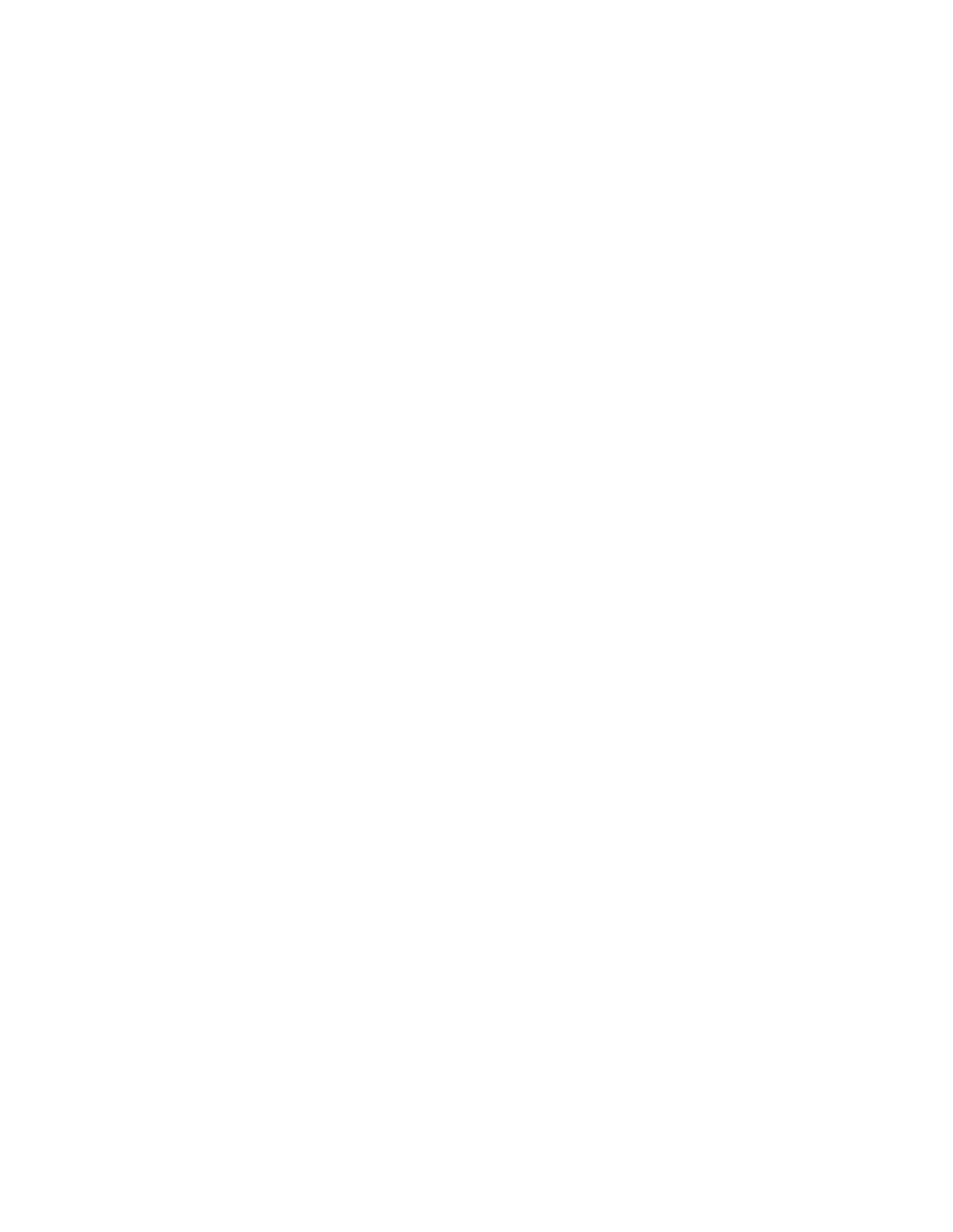| <b>YEAR</b> | <b>LOCATION</b>                        | <b>SOURCE</b>                                        | <b>RELEASE</b>                   |
|-------------|----------------------------------------|------------------------------------------------------|----------------------------------|
| 1976        | North Carolina                         | <b>Train Accident</b>                                | Uranium hexafluoride*            |
| 1978        | Northern Canada                        | COSMOS 954 Reentry                                   | Fission products                 |
| 1979        | Three Mile Island<br>Harrisburg, Penn. | <b>Nuclear Power Plant</b>                           | Mixed fission products           |
| 1980        | Damascus, Arkansas                     | <b>Titan II Missile</b>                              | Missile fuel*                    |
| 1981        | Indian Ocean                           | COSMOS 1402 Reentry                                  | Fission products                 |
| 1982        | South Carolina                         | Savannah River Plant                                 | Hydrogen sulfide leak*           |
| 1986        | Gore, Oklahoma                         | Sequoyah Fuels Plant                                 | Uranium hexafluoride*            |
| 1986        | Chernobyl, USSR                        | <b>Nuclear Power Plant</b>                           | Mixed fission products           |
| 1988        | Miamisburg, Ohio                       | Mount Plant                                          | Tritium gas release              |
| 1989        | Amarillo, Texas                        | Pantex Plant                                         | Tritium gas release              |
| 1991        | Persian Gulf                           | <b>Nuclear Facilities</b><br><b>Kuwait Oil Fires</b> | Mixed fission products<br>Smoke* |
| 1991        | Philippines                            | Mt. Pinatubo                                         | Volcanic Ash*                    |
| 1991        | Northern California                    | Railroad Car Spill                                   | Toxic gas products*              |
| 1992        | Sosnovy Bor, Russia                    | <b>Nuclear Power Plant</b>                           | Radioactive gas                  |

TABLE I. Notable ARAC Responses

\*Release involved toxic cbemicals

#### **ARAC System**

The original concept. prototype development. and initial operations from 1974 to 1982 were supported by DOE. From 1983 to 1986 the system was redesigned and a high level of automation was implemented to support up to 100 facilities within the DOE-DOD nuclear community. Figure 1 depicts the automated flow of information during an ARAC emergency response with the current system. This simplified diagram represents only the top-level system functions of the ARAC Emergency Response Operating System (AEROS) that contains over a million lines of computer code. AEROS automatically assembles necessary information for the model run stream once the minimum accident data have been entered with the "problem questionnaire." The questionnaire may either be completed on a computer system at one of the remote support facilities or manually entered at the ARAC center based on information gathered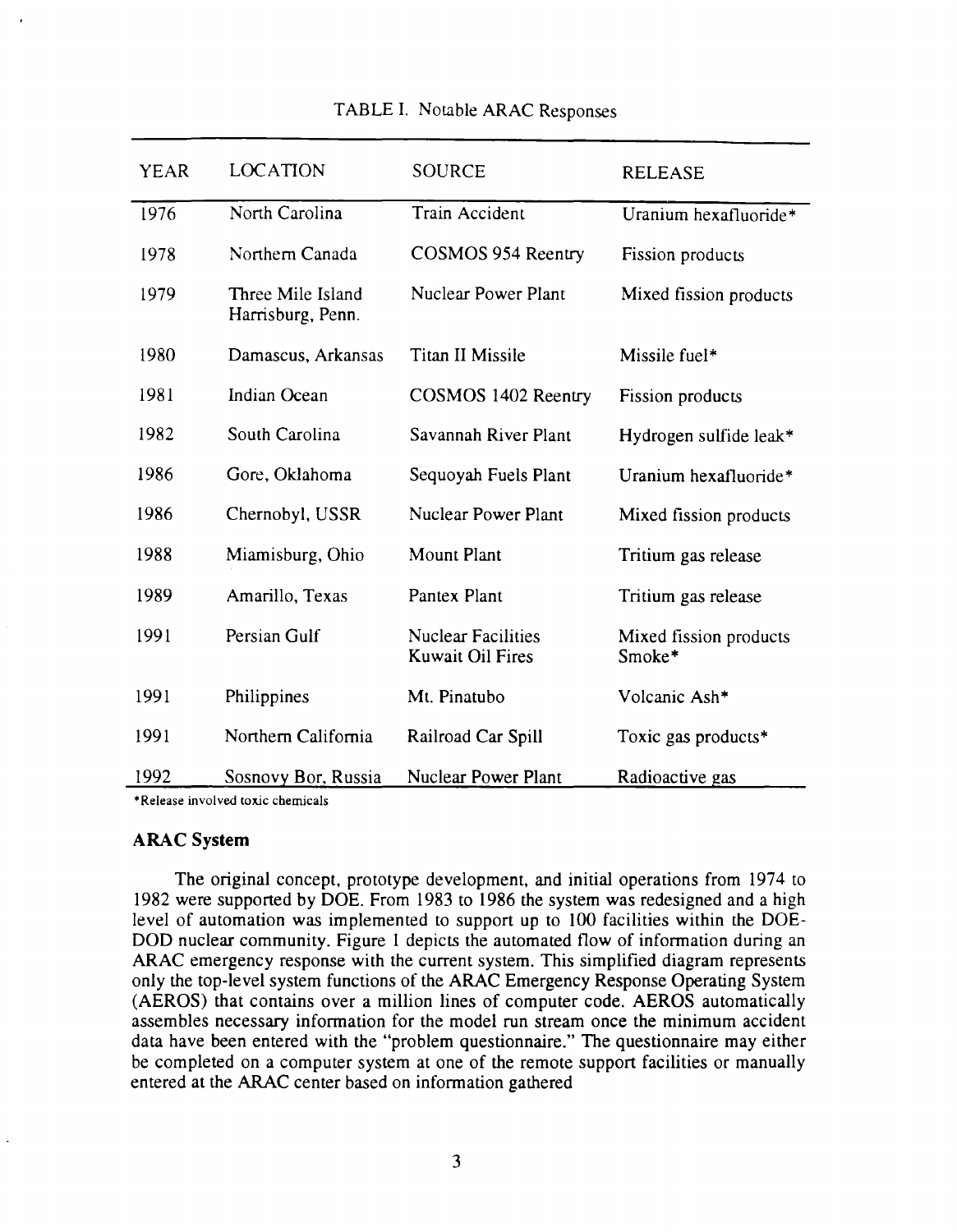

Figure 1. ARAC Emergency Response Operating System functions

A meteorological data interpolation code (MEDIC) initializes winds in the threedimensional volume to be modeled. Relevant topography is applied at the lower boundary, then the calculus-of-variation code known as MATHEW<sup>3</sup> imposes massconsistency in order to provide non-divergent flow fields for the dispersion model. The Atmospheric Diffusion Particle-in-Cell (ADPIC)<sup>4</sup> model is a Lagrangian particle code which provides the dispersion physics for a wide range of substances, e.g., gases, solid particles, radioactive and non-radioactive material, etc.<sup>5</sup>

Typical model results include plots of deposition of material on the ground, instantaneous and time-integrated doses, or air concentrations at selected levels above ground. Species or sources may be combined as required and contoured according to specified isopleth values. A legend is shown on each plot that describes the release, species involved, source type, units and valid time for the contours.

After a quality assurance review by an assessment meteorologist, the plots may be transmitted to a supported site computer by modem or faxed to the emergency response manager. The time to create and deliver plots to a supported site computer can be as little as 15 to 30 minutes after receipt of accident information. For nonradiological incidents, the response time depends on the complexity of the source term, the availability of meteorological data, and the preparation of unique model input parameters.<sup>6,7</sup>

Typically, ARAC response time is equally split between computer (or voice) communications with the site, automated (or manual) model input preparation, model execution, and human interaction with the system. ARAC currently uses 7 million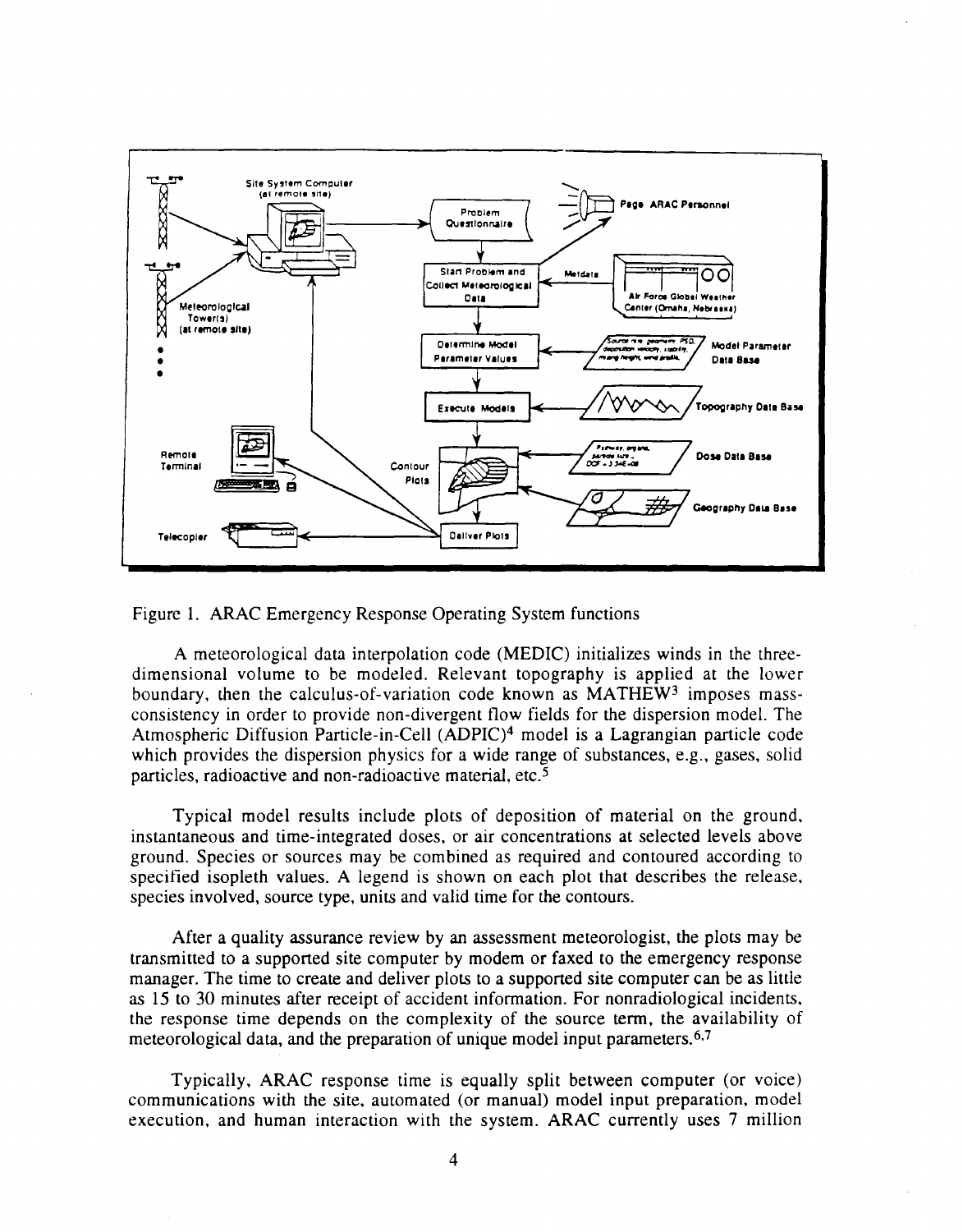instruction per second Digital Equipment Corporation (DEC) V AX 8550 computers to run the models and micro-V AXes to communicate with DEC PC350/380 site computers at 1200 baud. In 1992-93 ARAC plans to upgrade the V AXes with machines that are six times faster. and begin replacing the site computers with Unix-based workstations communicating with ARAC at 9600 baud.

### **Mount Pinatubo Response**

During the recent (12-22 June 1991) Mt. Pinatubo volcano eruptions. the U.S. Air Force Global Weather Central (AFGWC) requested assistance of the U.S. Department of Energy's Atmospheric Release Advisory Capability (ARAC) in creating volcanic ash cloud aviation advisories for the region of the Philippine Islands. The advisories were to aid in the evacuation of U.S. military and dependent personnel from the region. Except for an internal experimental attempt to model one of the Mount Redoubt. Alaska eruptions (12/89). ARAC had no prior experience in modeling volcanic eruption ash hazards. Through application of its three-dimensional material transport and diffusion models using AFGWC meteorological analysis and forecasts winds fields ARAC developed extensive analysis and 12-hourly forecast ash-cloud-position advisories extending to 48 hours. For a period of five days, the advisories consisted of "relative" ash cloud concentrations in ten layers ( $sfc-5,000$  ft,  $5,000-10,000$  ft and every 10,000 to 90, 000 ft.). The ash was represented as a log-normal distribution of solid particles ranging from 10-200 microns in diameter simulating ash cloud dispersion and sizedependent "ashfall" over time as the eruption clouds dispersed. These products were distributed to the AFGWC (Offutt AFB, Nebraska) and Headquarters, First Weather Wing (Hickam AFB, Hawaii) via facsimile for further distribution to U.S. Air Force weather units throughout the Pacific region.

#### **Model Data Requirements**

In order to satisfy the request for ash cloud advisory forecasts, ARAC required physical information about the events (source tenns to the model) such as location. times/duration of eruptions, height and width/diameter of release and ash size/density properties. The U.S. Air Force provided the majority of this event related information. The ash particle information was gleaned from El Chicon and Mount St. Helens scientific reports.

Initially, ARAC's "hemispheric" models (developed in response to the Chernobyl accident) were used, because twice daily northern hemisphere wind field analyses are routinely received and archived at ARAC. With AFGWC priority assistance. ARAC began receiving forecast wind data for 15 standard pressure levels of the atmosphere (see. for example, Figure 2) extending to 10 millibars or approximately 100,000 feet in altitude. Data to these heights were required because of the reported/estimated eruption heights of 25–30 kilometers on 14–15 June.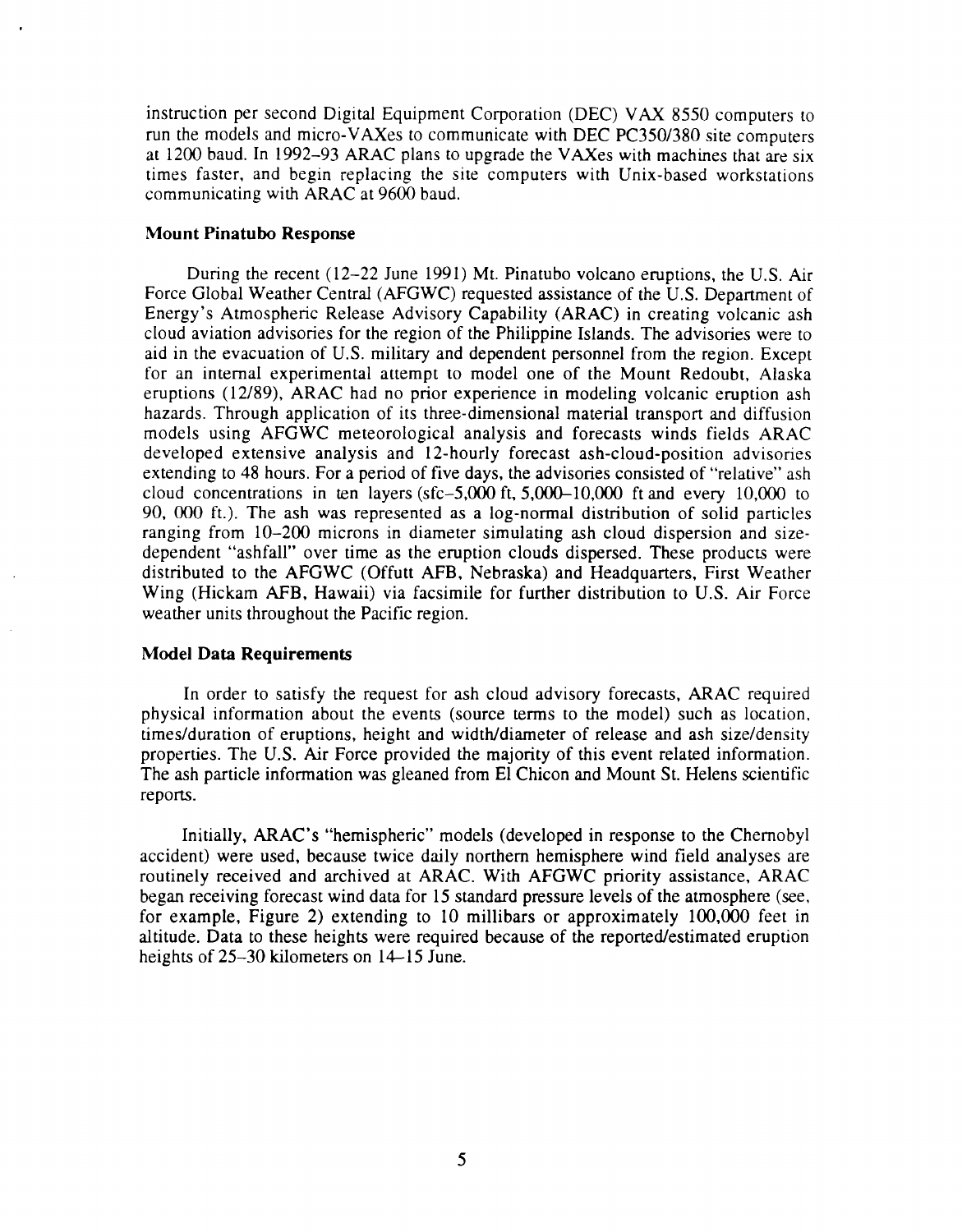



## Eruption Characterization for the Model

After some initial experimentation with representation of these large explosion clouds it was decided to model the ash cloud injections as large cylindrical volumes of several kilometers radius and vertical extent to serve as the basic geometry for release of the model "marker" particles. A log-normal particle size distribution spanning the 10-200 11m diameter range was selected; particle density was chosen as 1.45 grams per cubic centimeter. Since several eruptions were to be modeled concurrently, a scaled (relative) release rate proportional to explosive energy (estimated from cloud top) was approximated as shown in Table II using explosion scale algorithms maintained at ARAC. The relative scale and chronology of the eruptions modeled are depicted in Figure 3.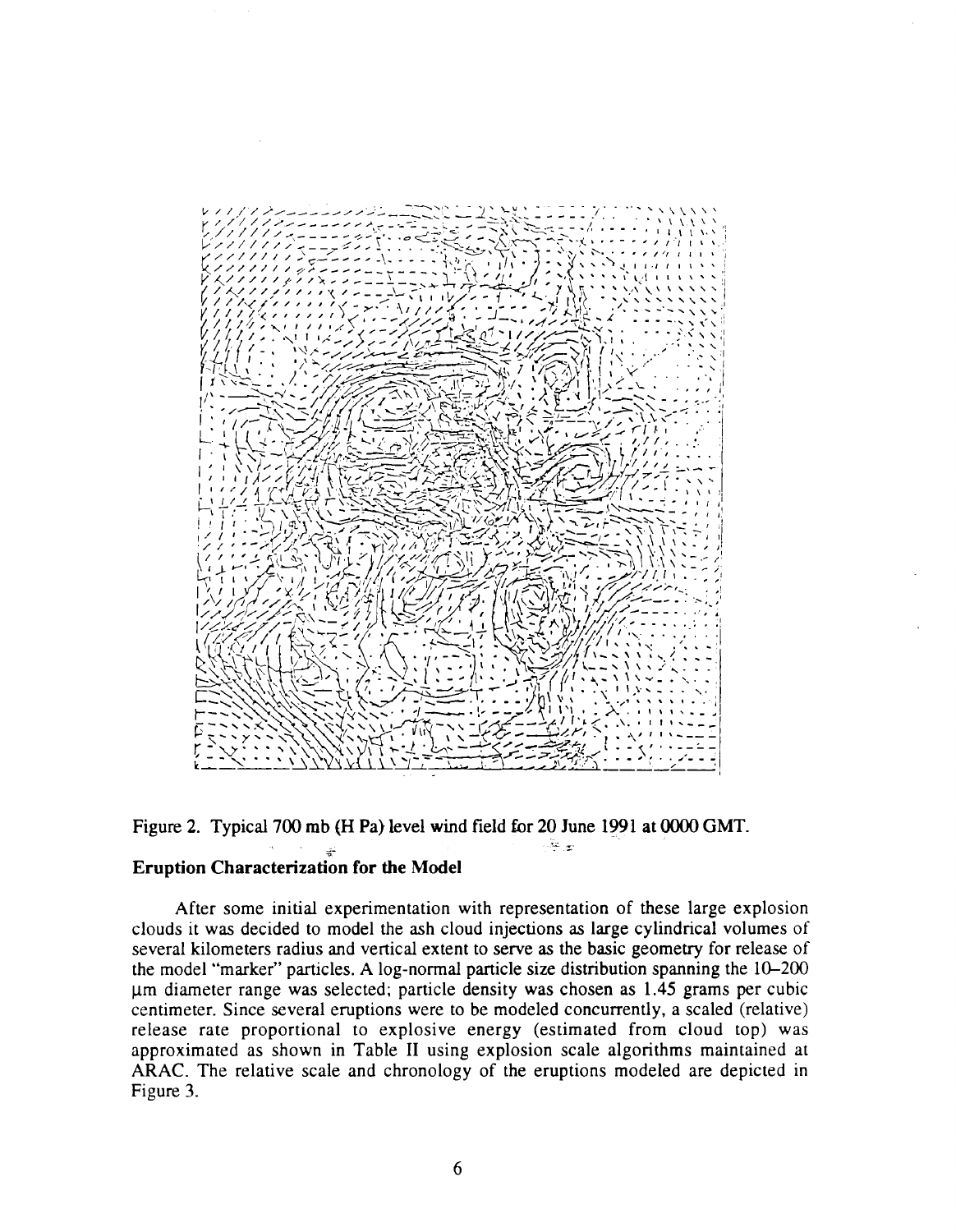| Estimated                  | <b>TNT Equivalent Energy</b> | Proportional Release Rate |  |
|----------------------------|------------------------------|---------------------------|--|
| Cloud Top (km)             | (kt)                         |                           |  |
| 30                         | 6,000                        | 1.                        |  |
| 25                         | 3,000                        | .5                        |  |
| 19                         | 500                          | .08                       |  |
| 7                          | 7                            | .001                      |  |
| 4                          | 4                            | .00066                    |  |
| Particle size distribution |                              |                           |  |
| $10 - 200$ micron diameter |                              |                           |  |

TABLE II. Scaled "Relative" Release Rate



Figure 3. Time sequence and relative eruption heights of events included in the ARAC ash cloud model calculations for the period 12-20 June 1991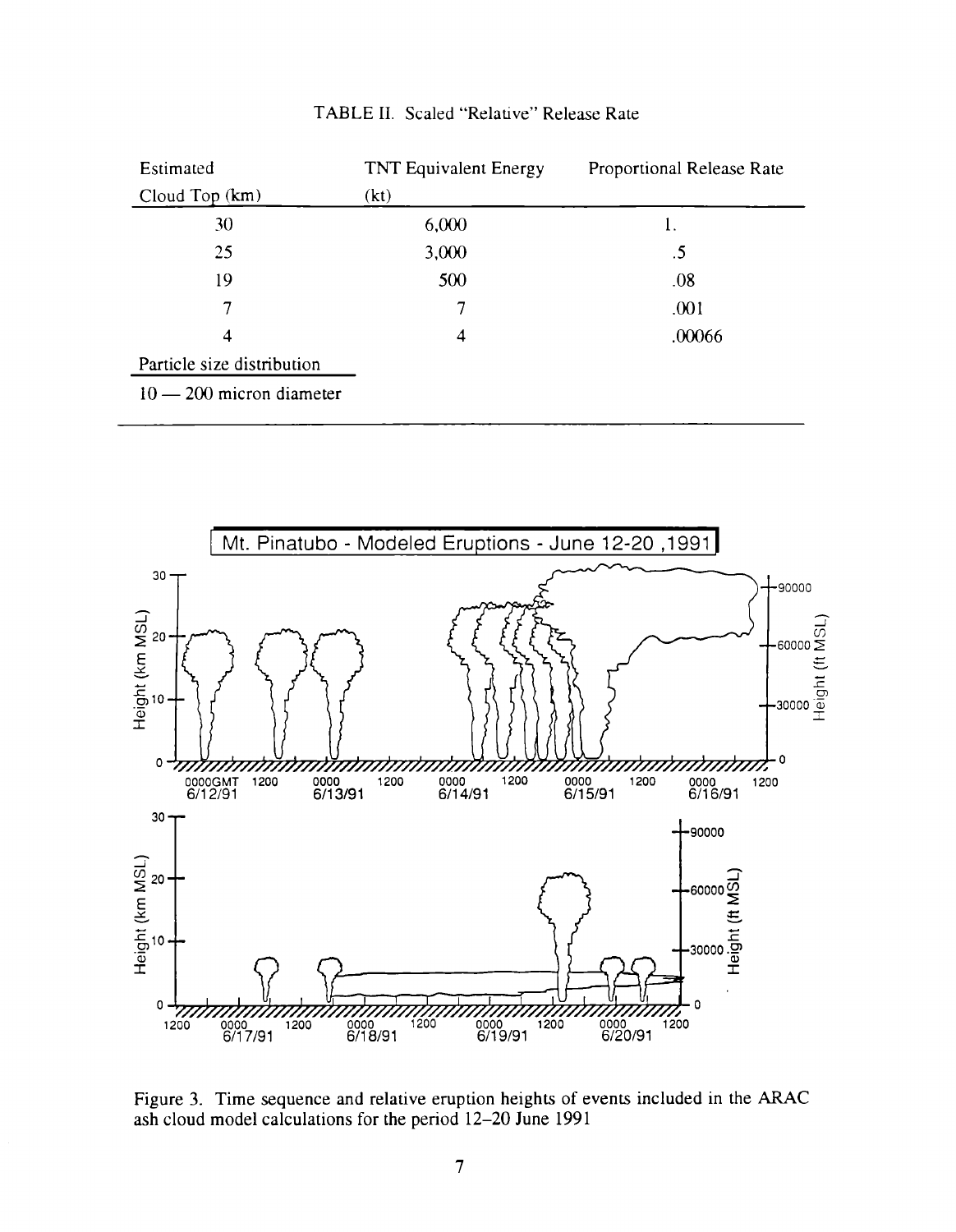# **Results**

By the conclusion of the first response day, ARAC had produced the first set of ash cloud advisory products as shown in Figure 4 using the hemispheric scale model discussed previously. Plots of "relative" ambient concentrations were generated for



Figure 4. An example of first "ash cloud advisory" map prepared for the USAF on a hemispheric scale. This plot was for the 20-30,000 feet altitude layer valid at 0000 GMT, 20 June 1991. The "ash" levels are relative to the initial release as discussed in the text.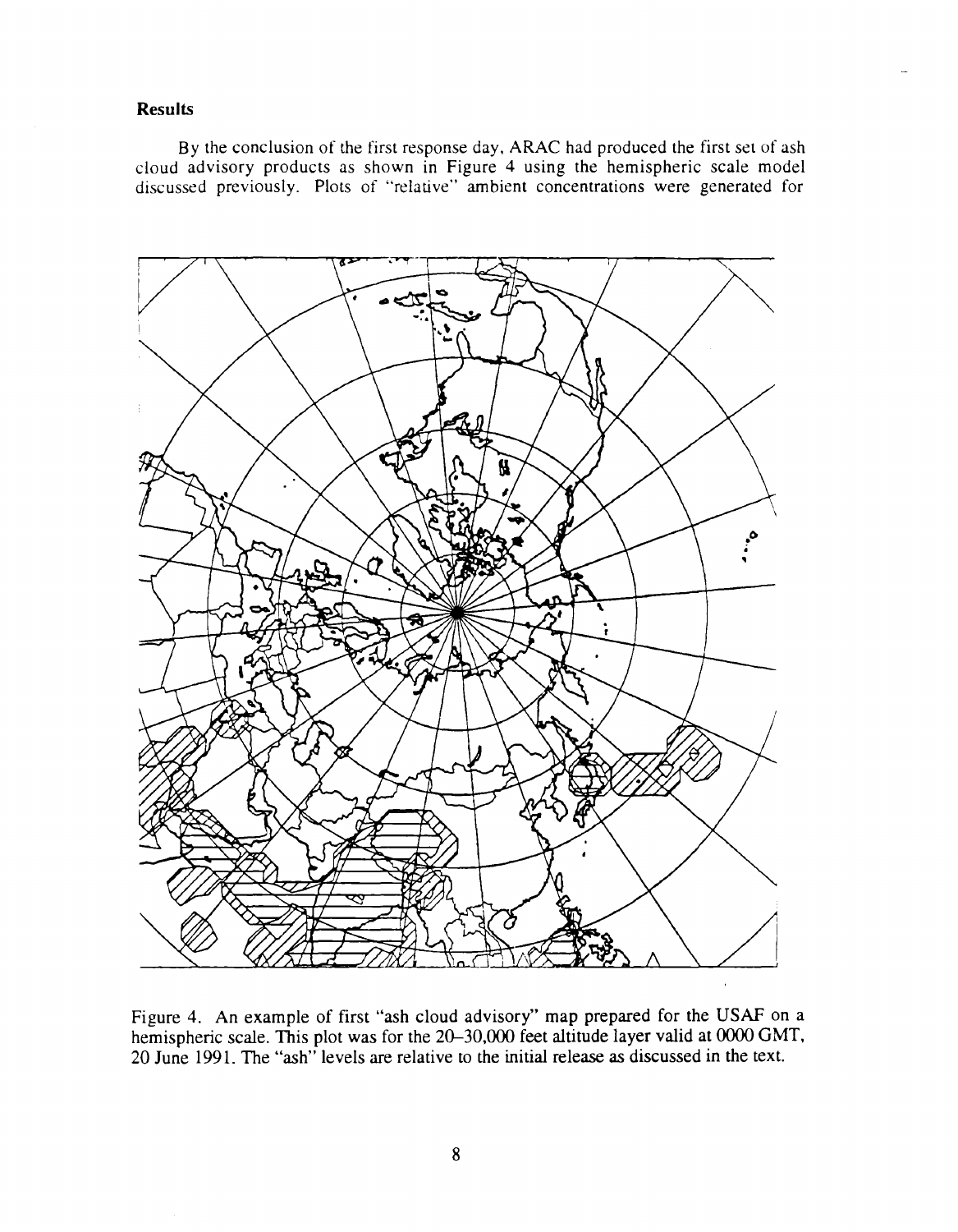consecutive 12 hour intervals extending to 48 hours for 10 layers (surface-5,OOO feet,  $5,000-10,00$  feet, etc. to  $80-90,000$  feet) as specified by the Air Force. In an attempt to delineate the potentially hazardous areas, relative concentration divisions of "heavy/dense", "moderate," and "lighUdiffuse" ash were chosen by identifying the highest two orders of magnitude, the next largest two orders of magnitude, and then the remaining concentrations, respectively. Internal to the model a "normalized, unit source" was selected due to the complete lack of actual data concerning the mass of the eruptions.



Figures *Sa,* b, and c. The particle model representation of the dispersing ash clouds for all eruptions from 12-20 June 1991, including the most recent eruption of 1425 GMT on 19 June 1991; a) overhead view; b) side view from right to left of the overhead view, i.e., down the axis of the plume and c) side view from bottom to top (or across the pole) of the overhead revealing the vertical structure of the recent eruption and the more dispersed debris from the cataclysmic eruption (of 15 June 1991) over India (grid top extends to 35,OOOm).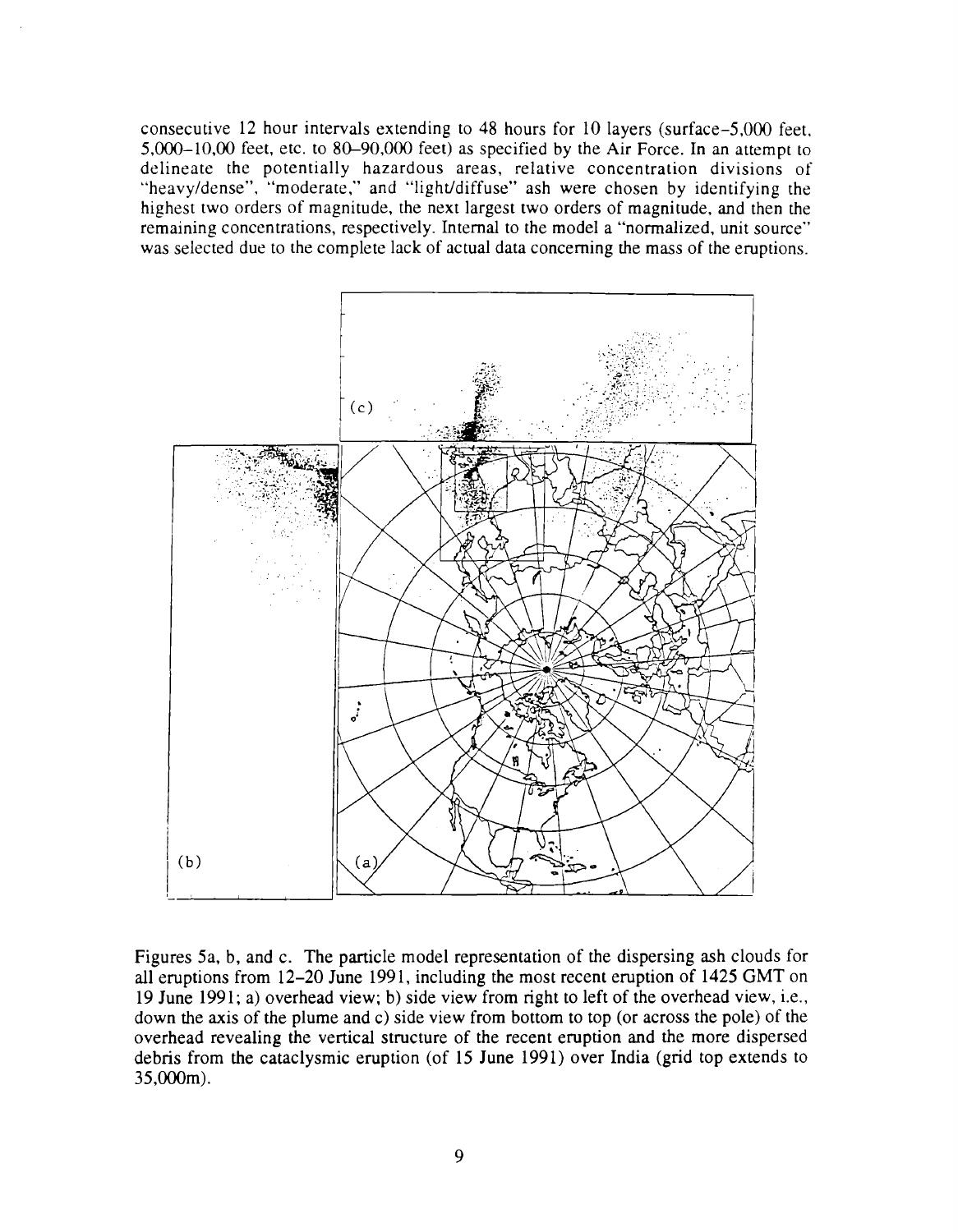Unfortunately, the meteorological and dispersion model domain boundary was close to the eruption site with the consequence that these calculations were of limited utility to the south and southwest of Mt. Pinatubo. They did, however, cover the primary evacuation route from Cebu to Guam which remained ash free as Figure 5 reveals.

Shortly after transmission of the first calculations, the Air Force requested comparable advisories for a more detailed sub-region of a few thousand kilometer extent centered on the Philippines. Figure 6a and b delineate this new model sub-domain and



Figure 6a, b. Details of the regional calculations for the 19 June 1991 eruption event (during the U.S. military air evacuations); a) lower atmosphere (2500 m,  $\sim$  7500 ft.) winds; b) upper atmosphere  $(15,000 \text{ m}, \sim 50,000 \text{ ft})$  winds.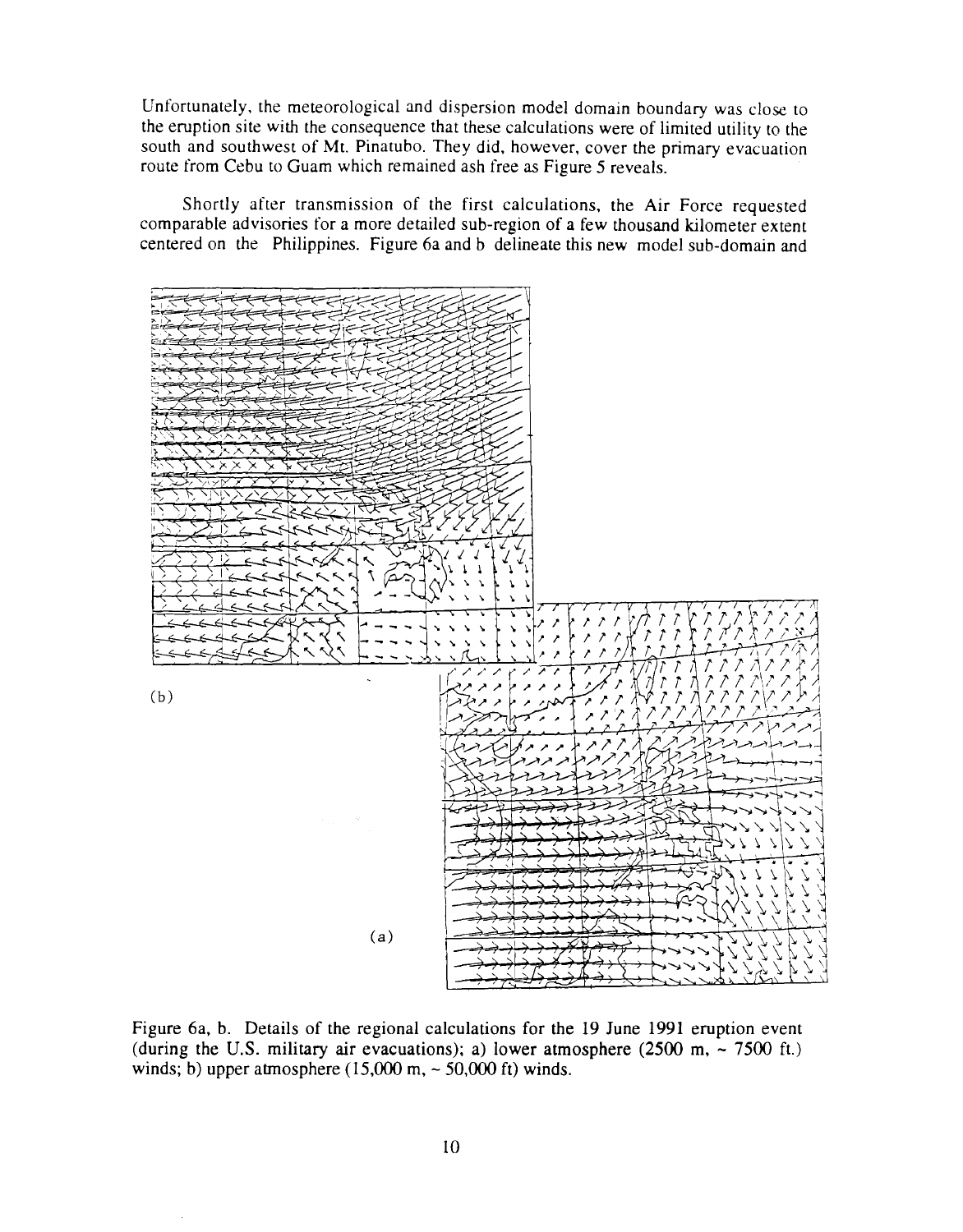also reveal the complex, sheared windflow regimes at  $2,500$  and  $15,000$  meters on 18 June 1991. In order to prepare these calculations for the sub-region, it was necessary to extract grid point profiles from the hemispheric data grids and merge them with available regional rawinsonde data. At the time of the eruptions. this was a manual process; now it is substantially automated. Using the same "source" scaling parameters and preceding eruptions, Figures 7a, b and c reveal the model representation of the 19 June 1991,



Figure 7. a) Overhead "particle cloud" view for the regional grid calculations of the 19 June 1991 eruption; b) viewed from east to west and c) viewed from south to north.

l425GMT eruption after nine hours of dispersal simulation. Note the dominant plume of ash transported west southwest over the South China Sea by the strong high altitude winds. A low altitude, meandering plume (from residual venting between major eruptions) stretches north around Taiwan and wraps back around along the South China coast. Vertical cross-section views of the 19 June 1991 eruption plume at 0000 GMT on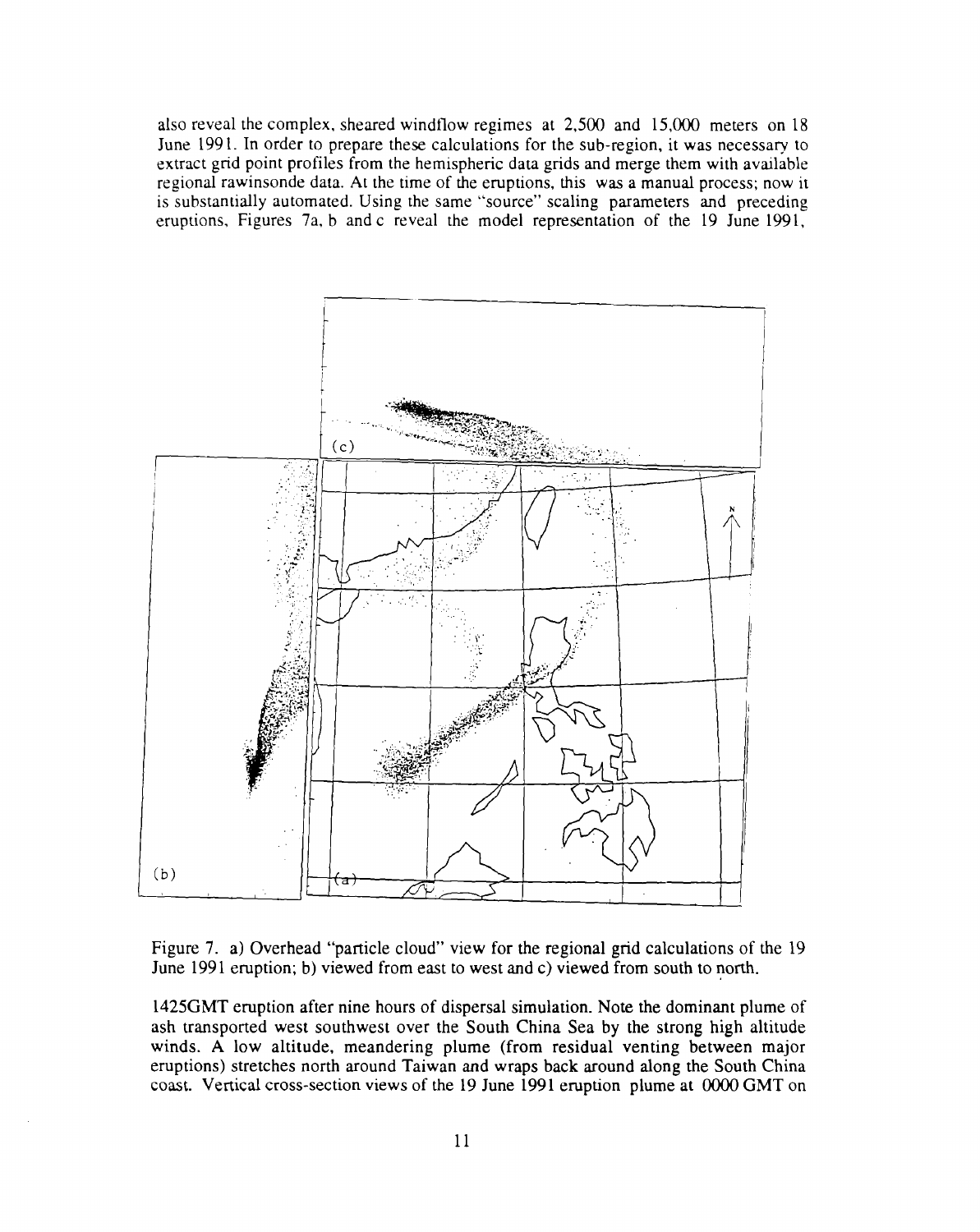20 June show the simulated "ashfall" from the southwestward transported upper plume  $(5-15,000\text{m})$  and lesser low-level plume. The resulting dispersing ash cloud(s) are shown in Figure 8 a- $c$ , revealing the different structures of the northeast (lower level) ash stem and vent clouds and the southwest (upper level) main explosion cloud and ashfall from the above stratospheric injection. Figure 8d is a verifying AFGWC analysis. Immediately evident is the sloped, upper cloud and particle fallout structure being driven to the southwest by the higher altitude winds while the lower "stem" and continuous lowerlevel post eruption "venting" ash cloud is being swept northeast then northward. Note the need for a much broader cloud near the source point in the ARAC calculations.



Figure 8 a-d. The relative ash concentration isopleths for three altitude layers a)  $5,000-$ 10,000 ft.; b) 10,000-20,000 ft. and c) 20,000-30,000 ft.; d) provides an AFGWC realtime satellite cloud and ash analysis which serves as a verification.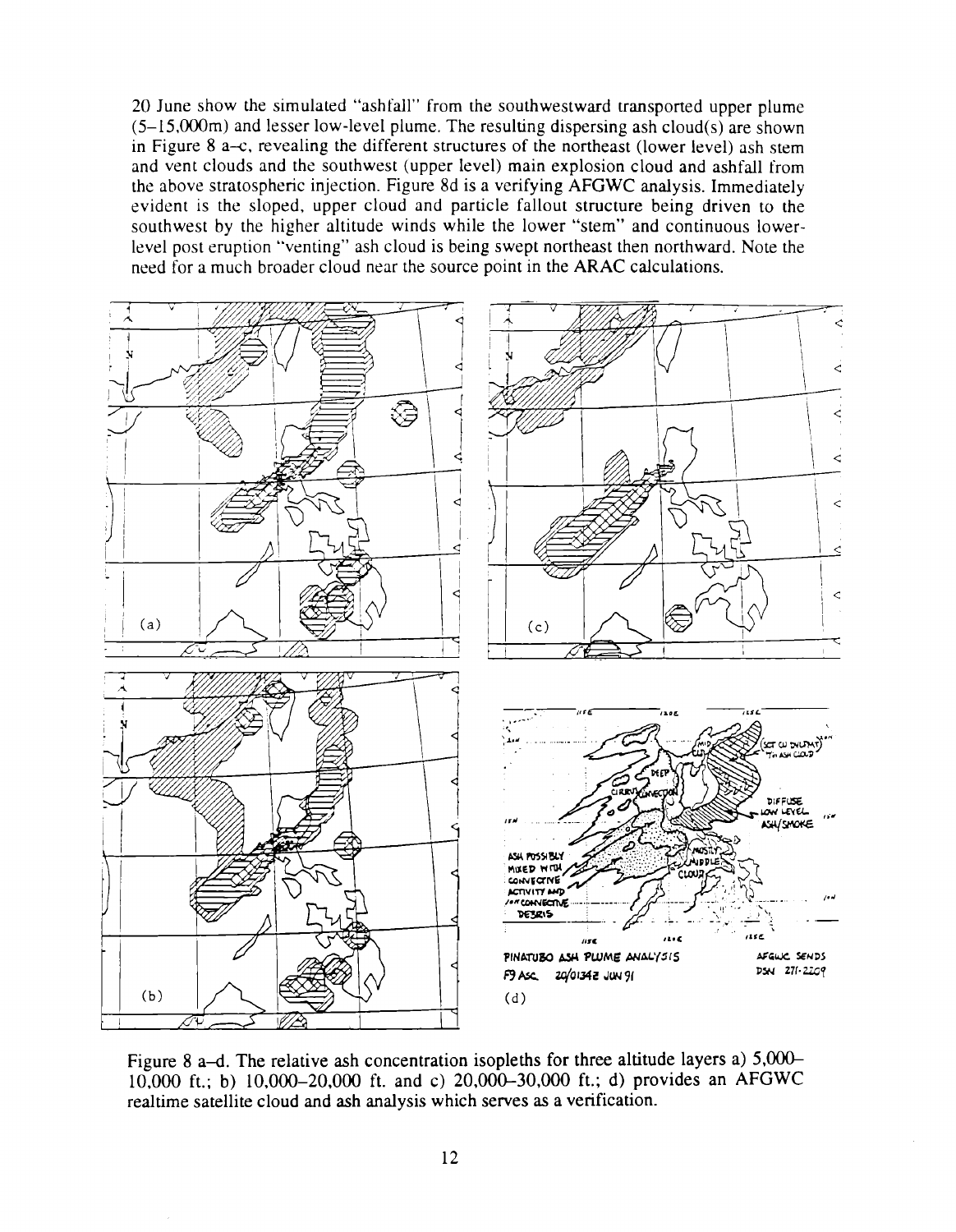For the cataclysmic eruption of 15-16 June, the complex three-dimensional atmospheric structure in the region produced dramatically divergent ash cloud patterns. The large eruptions  $(> 7-10 \text{ km})$  produced ash plume clouds, with strong westward transport over the South China Sea, Southeast Asia, the Bay of Bengal, toward India and beyond. It is the downwind transport, diffusion and ash fallout of these enormous stratospheric intrusions which resulted in the numerous aircraft encounters with the ash clouds and engine damage. The low-level eruptions  $(< 7 \text{ km})$  and quasi-steady-state venting produced a plume which generally dispersed to the north and east throughout the support period.

#### **Potential Advisory Improvements**

These results show the detailed ash cloud structure achievable with the ARAC three-dimensional modeling system. Although the initial approach proved viable (and successful), further refinement is possible. A distinct need exists to quantify eruptions consistently such that "relative" ash concentrations relate to specific aviation hazards. Research and collaboration with the volcanology community could possibly produce an "eruption mass" estimation methodology correlated to seismic detection or eruption height. Particle sizes, density and other relevant characteristics should be refined. Databases of all known/potential volcanoes with their locations and characteristics could be prepared; links to volcanologist's alerting networks could be established.

#### **Potential Value to Aviation**

A few immediate advantages of the ARAC hazard modeling system are 1) advisory products not limited or affected at night; 2) natural clouds do not obscure or affect the modeling technique (as. for example, satellite detection based techniques); 3) unaffected routes/areas are apparent; 4) altitude layers can be differentiated; 5) ash cloud dispersion calculated with winds comparable to aircraft computerized flight plans and 6) the advisories are easily interpreted graphic charts. Coupling of aviation operations with this type hazard modeling provides a demonstrated. viable method to keep aircraft from unseen. unanticipated exposure to volcano ash cloud hazards.

Assuming an interest in the aviation community. a protocol could be established for generation of precautionary calculations; i.e., pre-eruptive. as well as during and post eruption until all hazardous quantities of ash are removed from the atmosphere/airspace. A system for dissemination of these results would need to be determined in order that the advisories reach all the potentially impacted aircraft. carriers. air traffic control and airport authorities. With such a capability integrated into global aviation. the hazard due to flight operations in areas of volcanic eruption threat or activity could be well defined and appropriately avoided by rerouting, rescheduling, etc. Terminals at risk could also be avoided thus minimizing the risk of aircraft damage as well as risk of loss of utilization due to grounding-either of which could have substantial economic impacts.

#### **Summary**

Modeling the sequence of eruptions presented ARAC another unique challenge. Based on the results achieved. it is concluded that application of this modeling methodology could provide enhanced safety for the aviation industry/community in the event of volcanic eruptions. The modeling system improvements outlined must be developed if ARAC were to be considered for future involvement in a volcanic ash cloud